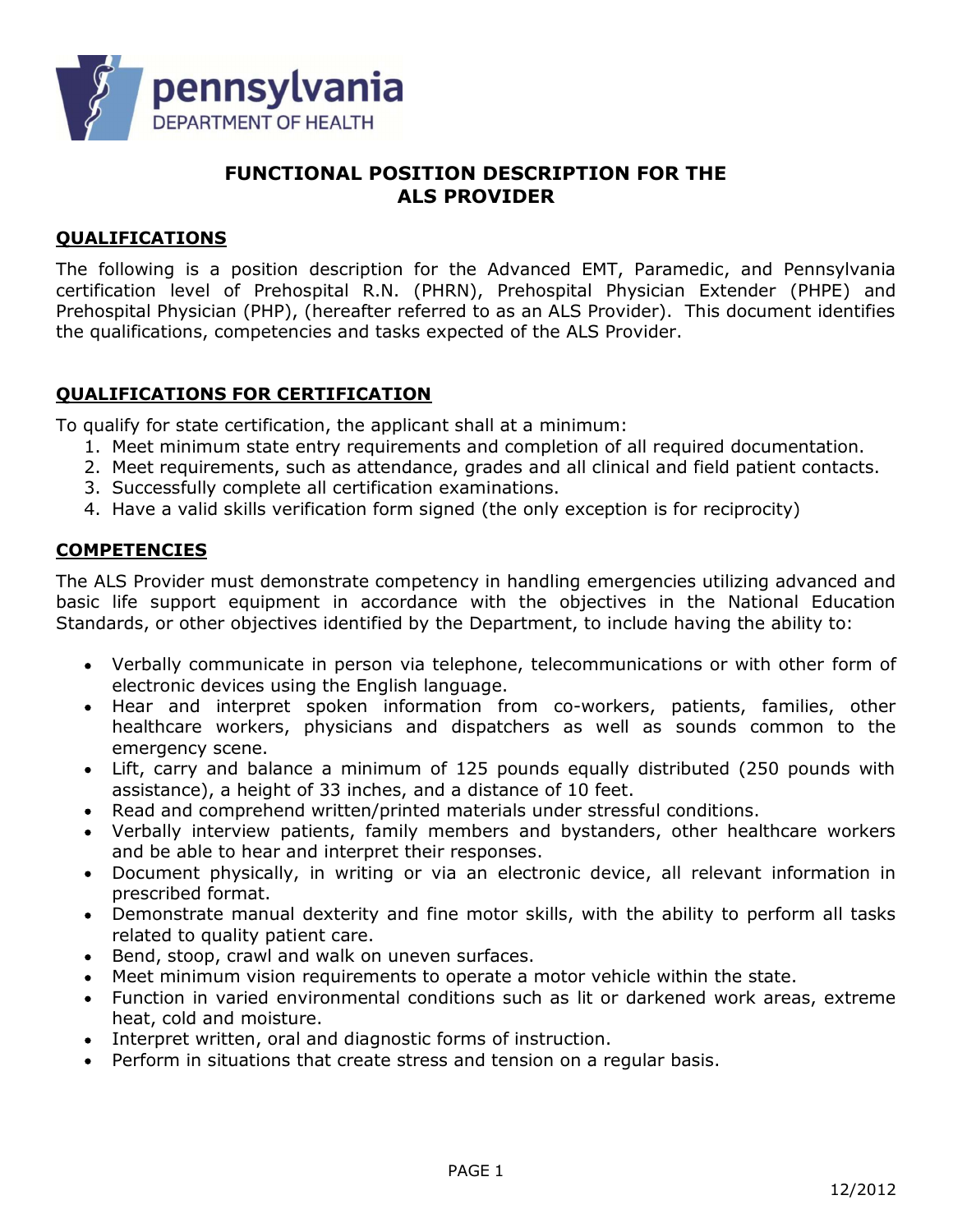

#### DESCRIPTION OF TASKS

Be capable of performing all EMT skills and using BLS equipment.

Be able to perform in accordance with all behavioral objectives of the ALS curriculum approved by the Department and other objectives identified by the Department.

May function alone or as a member of a multi-member team.

Receives calls from dispatchers, verbally acknowledges the call, reads road maps or uses a computer based mapping system, identifies the most expeditious route to the scene, and observes traffic ordinances and regulations. Responds accordingly in the safest mode possible.

Upon arrival at the scene, ensures that the vehicle is parked in a safe location; performs a sizeup to determine scene safety, utilizes situational awareness, determines the mechanism of injury or illness, determines total number of patients and requests additional help if necessary. Performs triage and requests additional help if necessary.

Maintains knowledge and ability to recognize multiple casualty incidents, acts accordingly to triage and communicate the need for the appropriate type and number of resources.

Utilizes a nationally recognized system of incident management to operate and communicate amongst other public safety and health care agencies and providers.

Communicates verbally for additional help as needed

In the absence of public safety personnel, creates a safe environment for the protection of the injured and those assisting in the care of the patient(s).

Will be expected to make critical decisions, perform in a professional and ethical manner at all times

Be educated on the most current laws, procedures and policies regarding, consent and refusal of treatment, confidentiality, mandatory reporting, patients' rights and end-of life issues.

Using body substance isolation techniques protects the patient(s) and providers from possible contamination. Is educated on the most current infection control issues and precautions to include proper cleaning and sterilizing and decontamination of equipment and vehicles. Is educated on drug-resistant bacteria and other emerging diseases.

Communicates to patients, family members, bystanders, guardians and others to obtain history taking information in regard to medical history, suspected illness or injury and conditions prior to activating the EMS system.

Adjusts communication strategies for patients of varying age and developmental ranges, special needs and differing cultures.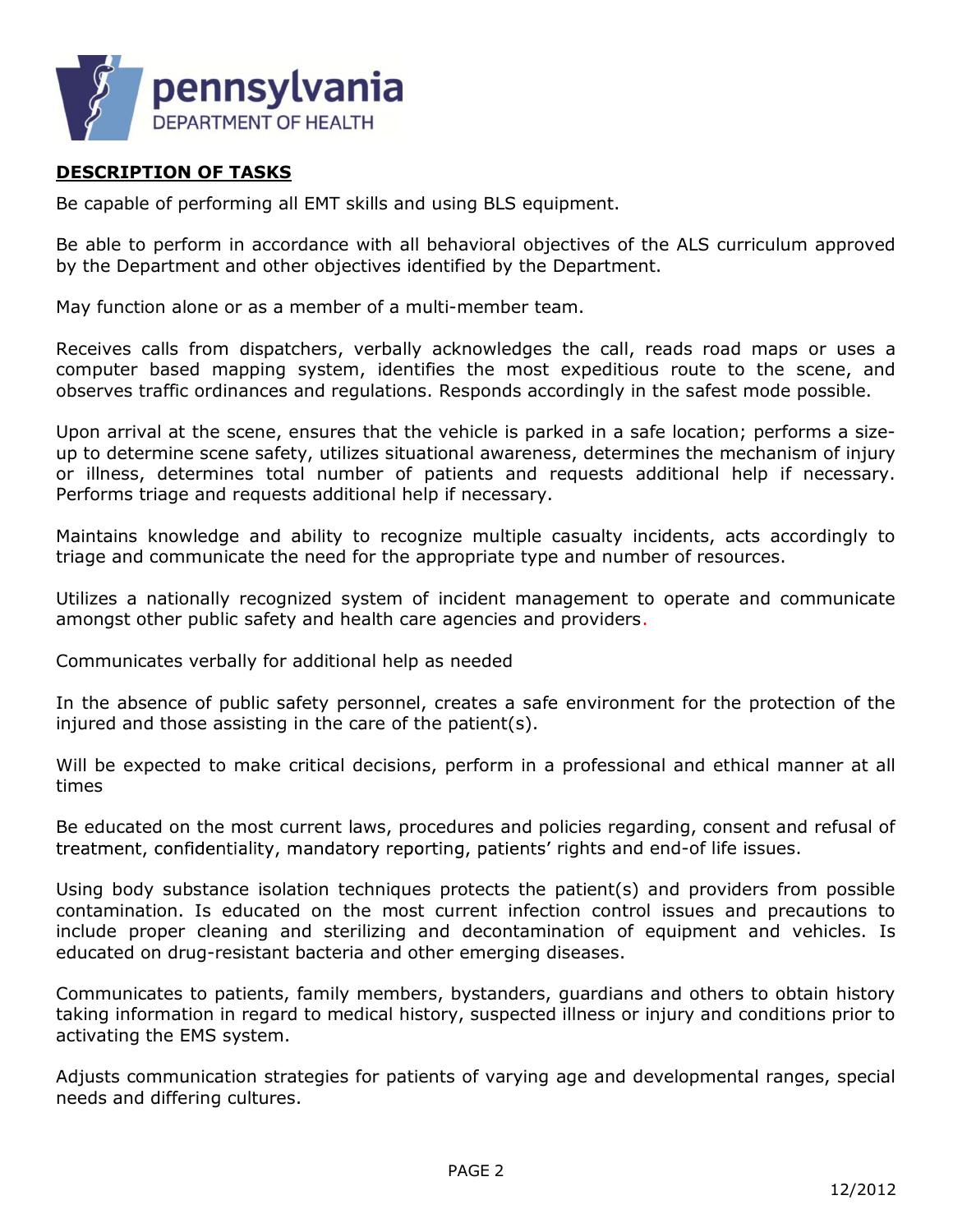

Interacts with patients, family members, and of public safety personnel in a professional manner. Communicates clearly during treatment, transport and patient hand-off.

Interacts with patients and families with special challenges and communicates in a clear, professional and appropriate fashion, to be morally and ethically sensitive to the needs and perceptions of the patients, families and bystanders.

Determines the nature and extent of illness or injury, assesses pulses, assesses blood pressure by auscultation and palpation, visually observes changes in skin color, establishes priority for emergency care, obtains a pulse oximetry value calculates drip rates and drug concentrations, renders appropriate, approved intravenous, intramuscular, oral, subcutaneous, intraosseous, nasogastric or intranasal medications or fluid replacement as directed by a protocol, or directed by medical command physician. Performs endotracheal intubation (within scope of practice dependent upon certification level) to open airways or the use of supraglottic airways, ventilates and oxygenates patients. Can perform percutaneous cricothyrotomy when authorized.

Skills performed include but are not limited to: establishing and maintaining an airway, providing oxygen via various types of masks to include BiPAP/CPAP, ventilating patients manually, with artificial ventilation (demand valve or similar device) or with the use of an automatic transport ventilator, cardiac resuscitation, and use of automated external defibrillators and mechanical CPR devices, with additional training where applicable. In addition, provides prehospital emergency care of single and multiple system trauma such as controlling hemorrhage, treatment of shock (hypoprofusion), bandaging wounds, spinal immobilization and splinting of painful swollen or deformed extremities.

Is able to proficiently use waveform capnography and manage patients through artificial ventilation and oxygenation. Is able to verify proper placement of an advanced airway.

Performs tracheobronchial suctioning, utilizes multi-lead ECGs, and performs synchronized and unsynchronized cardioversion. Initiates intraosseous infusions, accesses indwelling catheters and monitors central lines, and initiates/ monitors thrombolytic medication, within scope of practice dependent on certification level. The ability to recognize, treat and transport to the appropriate facility a patient with a STEMI or acute coronary syndrome.

Initiation of intravenous catheters, intraosseous needles and accessing indwelling catheters and implanted central IV ports, within scope of practice dependent on certification level, to administer approved medications, fluids and thrombolytic medications. Must be able to initiate and maintain intravenous medication drips, by use of mechanical or automated means.

Shall know and apply the five rights of medication administration.

Shall understand and be able to apply mechanical patient restraints.

Assisting in insertion of chest tubes, within scope of practice dependent on certification level, obtains blood samples for blood chemistry analysis, and eye irrigation with the use of Morgan lens.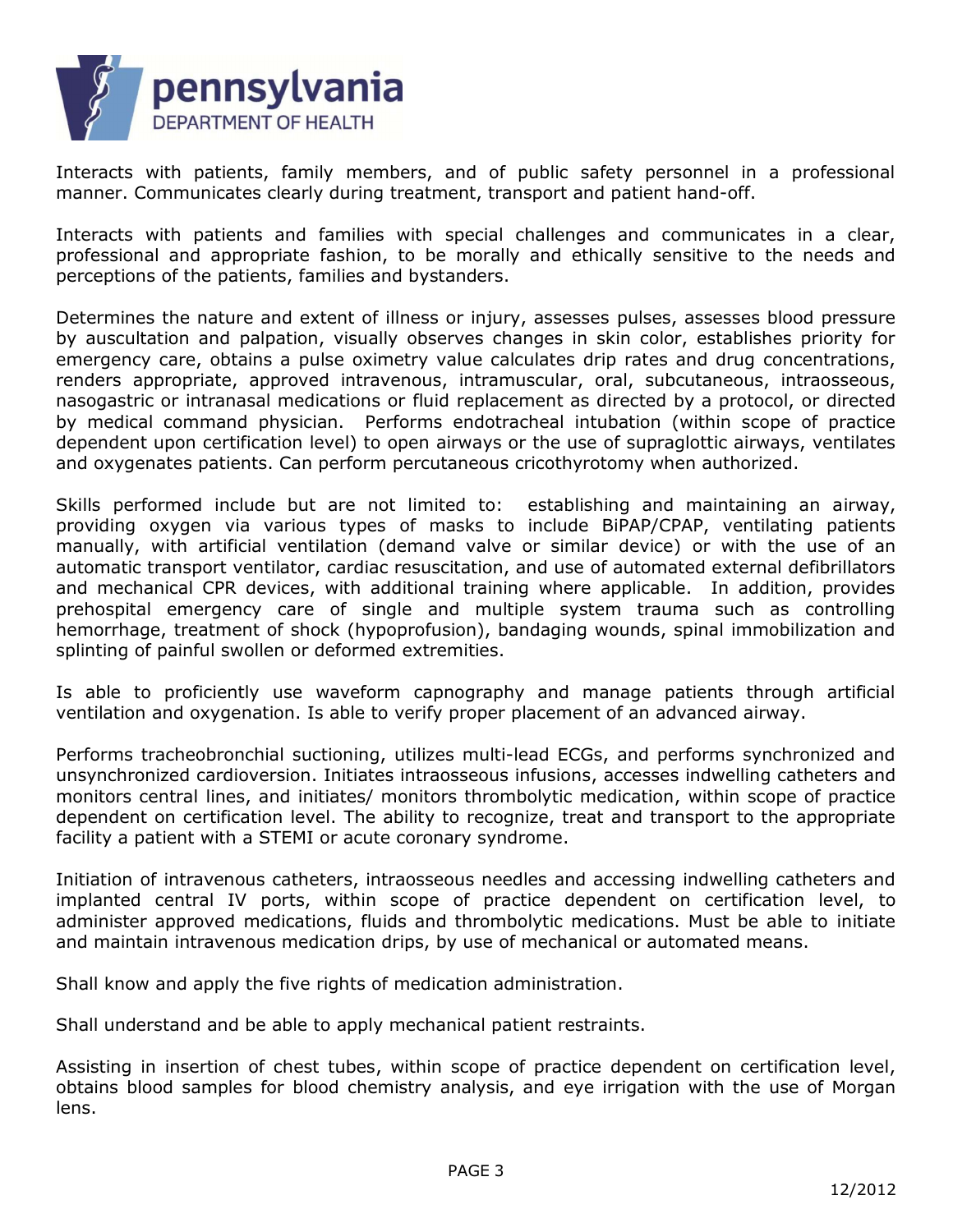

Assisting with the use of nasogastric and orogastric tube, within scope of practice dependent on certification level.

Performs cardiac monitoring, interprets ECG tracing, and transmits an ECG rhythm to medical control or the receiving hospital.

Complies with regulations on the handling of crime scenes and prehospital deaths by notifying the appropriate authorities and arranges for protection of property and evidence.

Participates or oversees the extrication of patient from entrapment, assesses extent of injury, uses prescribed techniques and appliances, radios dispatcher for additional assistance or services, provides rescue if required, provides additional emergency care.

Determines most appropriate facility for patient transport unless otherwise directed by medical control. Reports the nature and extent of injuries, the number of patients being transported and destination to assure prompt medical care in accordance with local and state protocols.

Observes a patient enroute and during transport, administers care as directed by medical control/state/local or national protocols. Able to maneuver to all points in the patient compartment while moving with a stretchered patient. Assists in lifting, carrying, and transporting patients to ambulance and to a medical facility.

Reassures patients, family members, bystanders and the public at large.

Is actively aware of patient safety issues and corrects them or reports them in an official capacity.

Utilize personal protective equipment and standard safety precautions. Is actively involved in prevention of work related injuries.

Is informed and practices safe operations of vehicles, safety and operational concerns, with air medical transport and all forms of rescue.

Maintains awareness level of hazardous materials.

Avoids mishandling patients and undue haste

Inspects for medical identification, emblems, bracelets or cards that provide emergency care information.

Reports verbally, and in writing or by electronic means, any and all observations and emergency care given to the patient at the scene and in transit, to the receiving staff for record keeping and diagnostic purposes. Upon requests, provides assistance to the receiving facility staff.

Is well informed on current Health Insurance Portability and Accountability Act (HIPAA) issues and patient confidentiality.

Is able to recognize the signs and systems of a critically ill appearing patient and acts responsibly and accordingly.